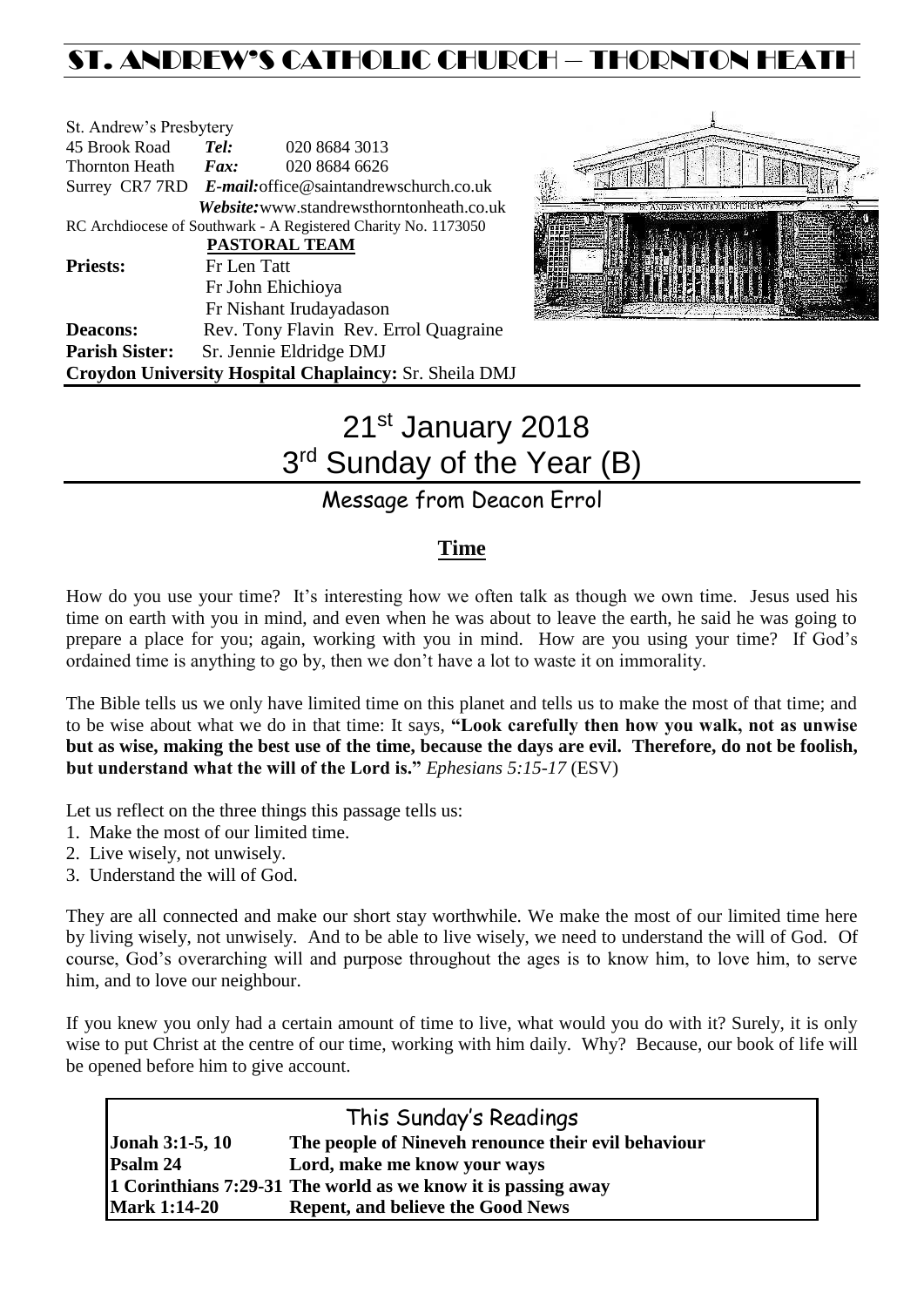## Diary for the Week

| <b>Sunday 21st January</b>        |                    | 6.00pm (Saturday) First Mass of Sunday | Gerald O'Leary RIP                  |  |
|-----------------------------------|--------------------|----------------------------------------|-------------------------------------|--|
| $3^{rd}$ Sunday of the Year       |                    |                                        |                                     |  |
| (B)                               | 9.30am             | <b>Mass</b>                            | David Errol Joseph RIP (Anniv)      |  |
|                                   | 11.30am            | Mass                                   | John Lawrence Fernandes RIP (Anniv) |  |
|                                   | 5.00pm             | <b>Rosary</b>                          |                                     |  |
|                                   | $5.15 - 5.45$ pm   | <b>Exposition and Benediction</b>      |                                     |  |
|                                   | 6.00 <sub>pm</sub> | Mass                                   | Parishioners                        |  |
|                                   | 7.00pm             | <b>Choir Members reception -</b>       |                                     |  |
|                                   |                    | (hall)                                 |                                     |  |
|                                   | $7.00 - 9.00$ pm   | <b>Charismatic Prayer Group</b>        |                                     |  |
| Monday 22 <sup>nd</sup> January   | 7.30am             | Mass                                   | "Jessie Mary"                       |  |
| <b>St Vincent</b>                 | 10.00am            | <b>Mass</b>                            | Joseph Cyril Phokeerdoss RIP        |  |
| 2 Sam 5:1-7.10                    | $7.00 - 8.00$ pm   | <b>Exposition and Adoration</b>        |                                     |  |
| Mk 3:22-30                        | $7.00 - 8.00$ pm   | <b>Parish Surgery</b>                  |                                     |  |
|                                   | 8.00pm             | <b>PPC</b> Meeting                     |                                     |  |
| Tuesday 23rd January              | 7.30am             | <b>Mass</b>                            | <b>Martin Gonsalves</b>             |  |
| Feria                             | 10.00am            | <b>Funeral Mass</b>                    | <b>Desmond Bullard RIP</b>          |  |
| 2 Sam 6:12-15, 17-19              | <b>6.30pm</b>      | R.C.I.C. (hall)                        |                                     |  |
| Mk 3:31-35                        | 7.45pm             | R.C.I.A.                               |                                     |  |
| <b>Wednesday 24th January</b>     | 7.30am             | Mass                                   | "Elizabeth"                         |  |
| St Francis de Sales               | 10.00am            | Mass                                   | Virginia Athayde RIP (Anniv)        |  |
| 2 Sam 7:4-17                      | 2.00 <sub>pm</sub> | <b>Active Retirement Group</b>         |                                     |  |
| Mk 4:1-20                         | 6.00pm             | <b>Lectio Divina Group (hall)</b>      |                                     |  |
|                                   | 7.30pm             | <b>Legion of Mary (hall)</b>           |                                     |  |
| Thursday 25 <sup>th</sup> January | 7.30am             | Mass                                   | Maria Piedade Fernandes RIP         |  |
| Conversion of St Paul             | 10.00am            | Mass                                   | John & Luiza Fernandes RIP          |  |
| Ac 22:3-16                        |                    |                                        |                                     |  |
| Mk 16:15-18                       |                    |                                        |                                     |  |
| Friday $26^{th}$ January          | 7.30am             | Mass                                   | For the Suffering Souls RIP         |  |
| SS Timothy and Titus              | 10.00am            | <b>Funeral Mass</b>                    | Henry Victoire RIP                  |  |
| 2 Sam 11:1-10. 13-17              | 7.00pm             | <b>Liturgy Meeting</b>                 |                                     |  |
| Mk 4:26-34                        |                    |                                        |                                     |  |
| Saturday 27 <sup>th</sup> January | 9.30am             | Mass                                   | <b>Holy Souls</b>                   |  |
| St Angela Merici                  | $9.50 - 11.15$ am  | <b>First Holy Communion</b>            |                                     |  |
| 2 Sam 12:1-7, 10-17               | $10.00 - 10.30$ am | <b>Confessions</b>                     |                                     |  |
| Mk 4:35-41                        | $5.00 - 5.30$ pm   | <b>Confessions</b>                     |                                     |  |
|                                   | 6.00 <sub>pm</sub> | <b>First Mass of Sunday</b>            | Gateao Saberras RIP                 |  |
| Sunday 28 <sup>th</sup> January   | 9.30am             | Mass                                   | <b>Hayfron Family</b>               |  |
| $4^{th}$ Sunday of the Year       | 11.30am            | Mass                                   | Patrick Omoghoatimomo RIP           |  |
| (B)                               | 5.00pm             | <b>Rosary</b>                          |                                     |  |
|                                   | $5.15 - 5.45$ pm   | <b>Exposition and Benediction</b>      |                                     |  |
|                                   | 6.00 <sub>pm</sub> | <b>Mass</b>                            | <b>Gill Patient RIP</b>             |  |
|                                   | $7.00 - 9.00$ pm   | <b>Charismatic Prayer Group</b>        |                                     |  |

## Money Matters

| <b>Collection Last Sunday</b>  | £1,285.79 |
|--------------------------------|-----------|
| Payment by Standing Order      | £ 369.00  |
| Total offertory                | £1,654.79 |
| White Flower Appeal collection | £ 626.55  |
| Thank you for your generosity  |           |

Altar Servers<br>
This week Team 2 This week Sancho's Durch Cleaners<br>
This week Sancho's Durch Cleaners



This week Team 2 This week Sancho's Dusters<br>
Next week Team 3 Next week St Jude's Group Next week St Jude's Group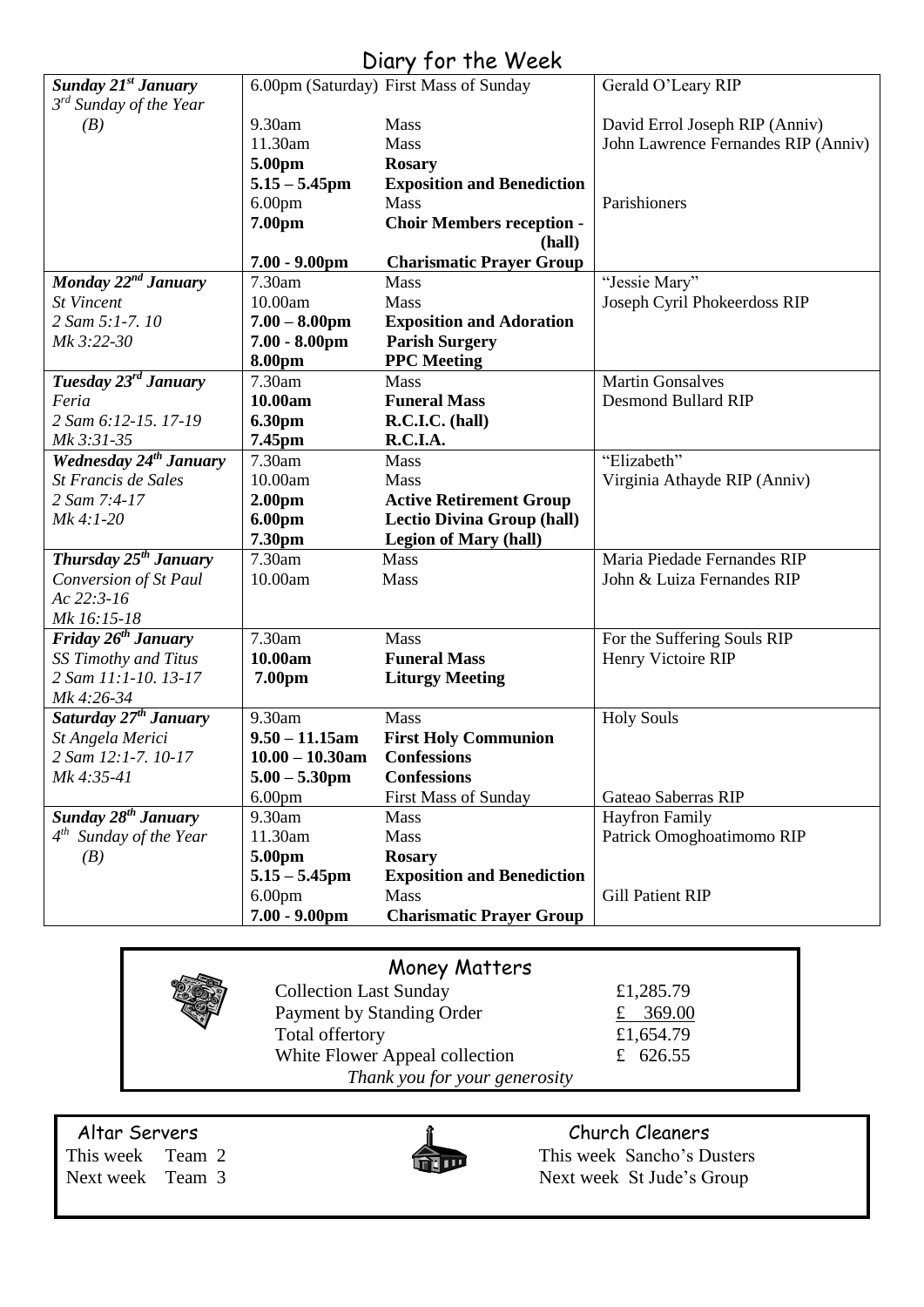## St. Andrew's Parish Notices

#### **THE SACRAMENT OF CONFIRMATION**

The Sacrament of Confirmation will be celebrated on Saturday June 9<sup>th</sup> during the 11am Mass. Anyone wishing to be confirmed must be in year 9 and above and may apply initially by speaking to Sr. Jennie or Deacon Errol after Sunday Masses in January. Please be prepared to give your reasons for wanting to be confirmed. Please note that all applications must be in by 4<sup>th</sup> February.

#### **GHANAIAN COMMUNITY**

The Ghanaian Group are meeting today Sunday 21<sup>st</sup> January following the 11.30am Mass in the hall.

#### **EXPOSITION AND ADORATION**

On Monday between 7.00 and 8.00pm, we have Exposition and an hour of silent prayer. This happens every 4<sup>th</sup> Monday of the month and is an opportunity to pop in and spend some time in the presence of Our Lord. There are no organised prayers and people are free to come and go as they wish. It ends with a simple Benediction just before 8.00pm.

#### **ALL CHOIR MEMBERS**

The Pastoral team would like to have a get-together with all our Choir members from all our groups, it would just be an informal occasion for us all to meet and socialise. We hope that as many of you as possible can come along to the hall on Sunday  $21<sup>st</sup>$  January from 7.00 – 8.00pm, there will be some refreshments.

#### **THANK YOU**

The Carlyle and Hayward families would like to thank everyone who supported their CAFOD stall at the St James the Great Christmas Fair and also those who gave most generously after the event, including anonymous donations. They have been able to pass on over £500 to CAFOD - a wonderful total! If you wish to find out more about CAFOD Candlelight funds please go to the website [www.cafod.org.uk/candlelight.](http://www.cafod.org.uk/candlelight)

#### **ST ANDREW'S MOTHER & TODDLER GROUP**

Please note the group are not meeting this week but will resume again on Tuesday 30<sup>th</sup> January. If you have young children, please go along on Tuesday mornings (term time only) from  $9.30 - 11.15$ am, £2.00 per session, lots of play, crafts, stories, singing and a snack.

#### **HYMN BOOKS**

We will shortly be ordering another 100 new books. We are asking for the new books to be sponsored as before. If you would like to sponsor a book on behalf of a family or in memory of a loved one, we will place a paper plaque inside each book saying to whom it is dedicated. If you'd like to dedicate a book for someone at £7 each, please put the money in an envelope together with the name(s) for the dedication and pass to one of the pastoral team or put it through the letterbox at the Presbytery, 45 Brook Road, clearly marked.

#### **TIDYING UP AFTER MASS**

We are increasingly having to tidy up after the end of each Mass, so please can we ask that you tidy up after yourselves when Mass has finished. Please return your hymn books to the porch, take your newsletter home or return it to the porch and take your rubbish home with you or dispose of it in the bin – thank you.

#### **SECOND COLLECTION NEXT WEEK**

The second collection on 28<sup>th</sup> January is for Racial Justice Sunday. This collection is to support the work of the Catholic Church to promote racial justice in our schools, parishes and in wider society.